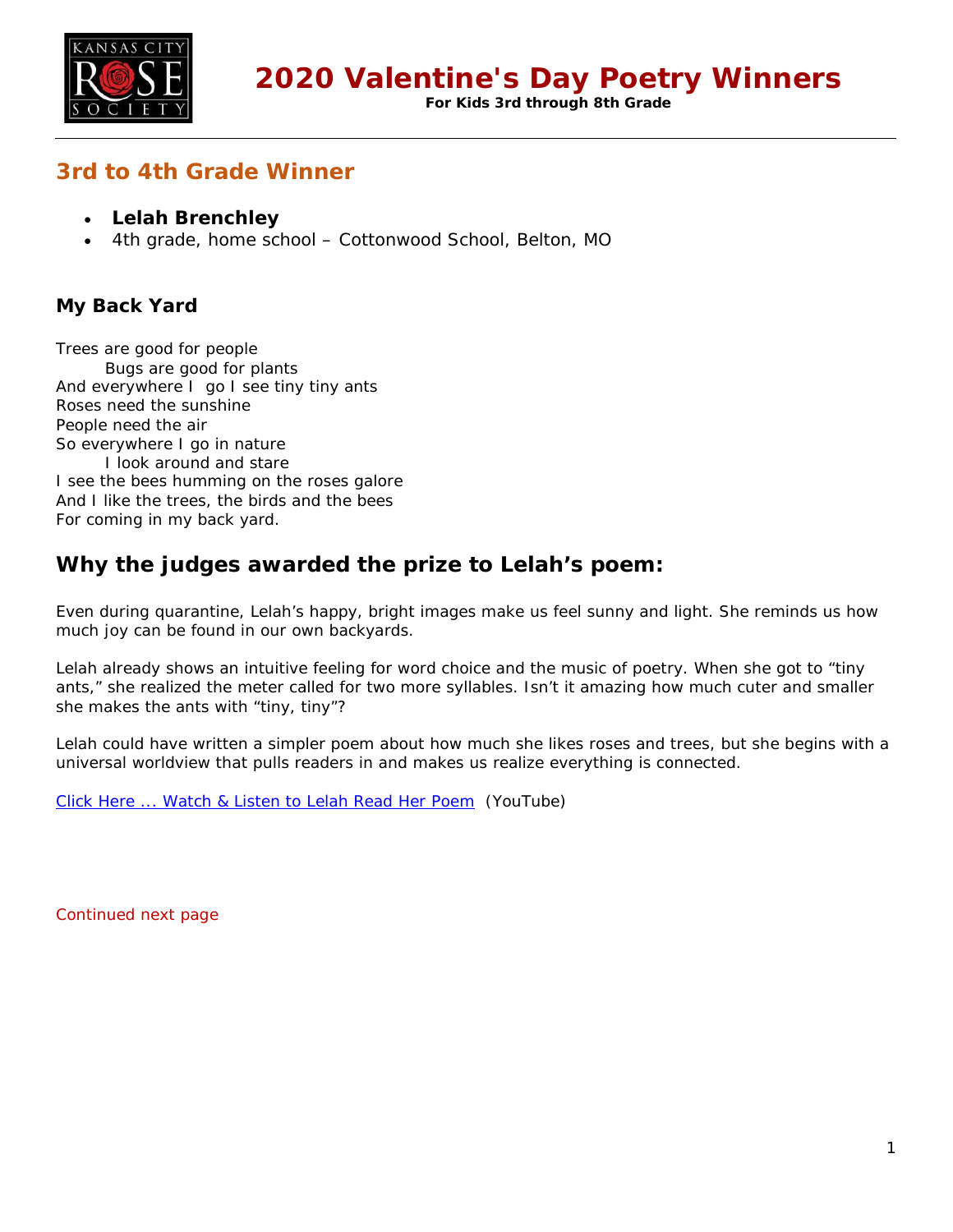# **5th to 6th Grade Winner**

- **Madeline M.**
- 5th grade, home schooled, Fairway, KS

#### **Oh Loose Park**

O Loose Park, where ducks quack and joggers run the track,

O Loose Park, where people mingle and dog collars jingle,

O Loose Park, where roses grow and fountains flow,

O Loose Park, where children play and people picnic all day,

O Loose Park, where I have fun and swing under the sun!

### **Why the judges awarded the prize to Madeline's poem:**

Judges love to see variety, and amazingly "O Loose Park" is the only ode received this year (and may be the only one in all five years of the contest).

Madeline's word choices and short couplets make the poem very active, an invitation to the park. She just might have a bright future in advertising.

"Quack" and "jingle" use onomatopoeia to help us hear the activity in the park, and "swing" echoes the sound of mingle/jingle. We can see and hear the activity at Loose Park and wish we could be there.

Continued next page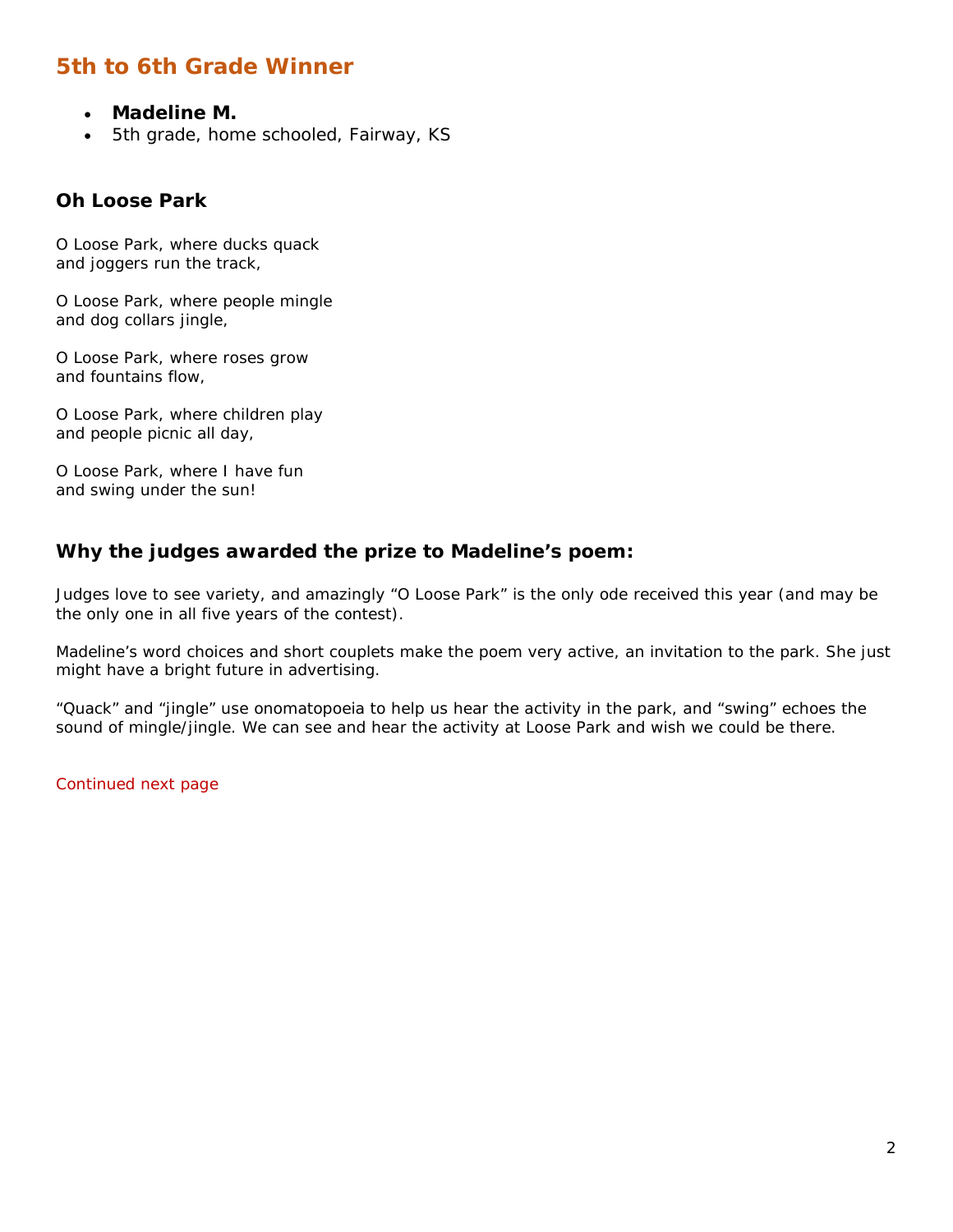# **7th to 8th Grade Winner**

- **Mason Renner**
- 7th grade, home school, KCMO

#### **The Rise of Rosezilla**

I bought the seeds at Plants R Us I never thought they'd cause a fuss, Then I rode home on a yellow bus.

I looked at the packet to read how to plant em' The label read 'Instant Roses', by Phantom.

The instructions were clear, plant them two inches deep, Water them slightly, and at night when you sleep, The roses will grow, they'll bud and they'll bloom, And the flowers will smell like designer perfume.

I did what it asked, then went to bed, I fluffed up my pillow and laid down my head. I slept for a second, then woke with a start, I looked out my window, and clutched my heart.

His claws were like branches, he had thorns down his back, His head nearly gave me a heart attack. It was covered in petals, red, yellow, and pink, His eyes were like nectar, and I saw him blink. I ran without thinking and fell on my back, I saw him lean closer, and then all went black.

I woke up slowly and looked around, I saw that I was seven feet off the ground! I glanced up and what I saw was Rosezilla's huge smiling maw!

He let me slide down off his rough, dirty hand, And gave me a rusty watering can I filled it up and watched him drink, It gave me some valuable time to think.

He's not so bad, I finally thought, Though where I'd keep him, I knew not, I realized he was a little large for a pot.

He took me for a peaceful ride in the park, It was quite beautiful there in the dark. Right then in my brain, and idea did spark.

So if you ever have some time to spend, And you kind of want to make a friend, Just walk to Loose Park and admire the roses, And stay there looking till the city dozes, Then you might hear a rustle and a scuffle when The great Rosezilla rises again.

#### Continued next page